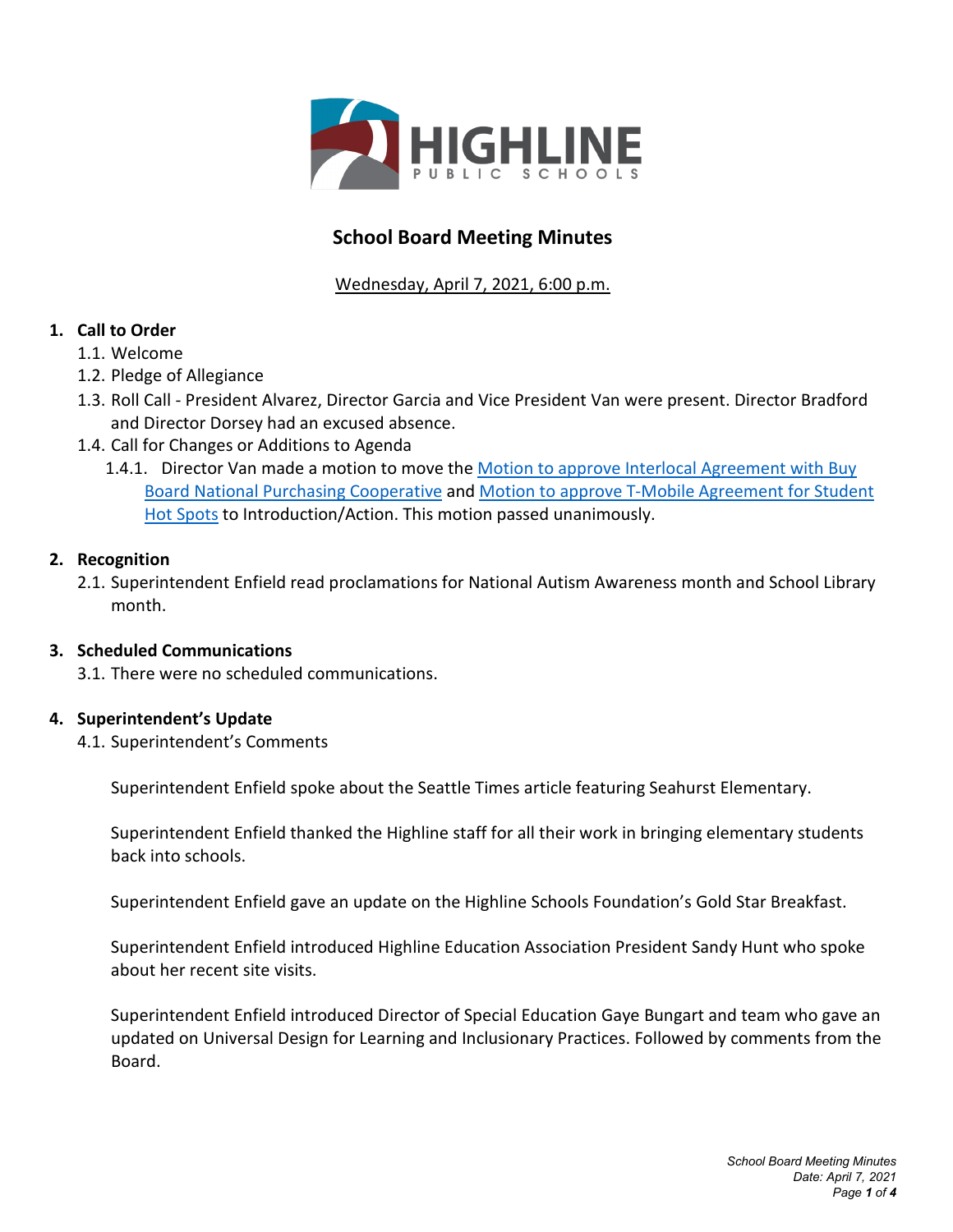### **5. School Board Reports**

### 5.1. Board Reports

Director Garcia did a land acknowledgement. Director Garcia gave a shout out to the Becoming a Man (BAM) work that is happening in Highline. Director Garcia spoke about the Highline graduation ceremonies.

Director Van spoke about the Highline Schools Foundation's Gold Star Breakfast. Director Van spoke about secondary in-person learning. Finally, Director Van spoke about his recent call regarding standards-based grading.

Director Alvarez thanked Highline Schools Foundation. Director Alvarez spoke about standing in solidary with our Asian community.

Director Van thanked the Seattle Kraken and Amazon for their donations to Highline Public Schools.

#### **6. Consent Agenda**

6.1. Approval of Minutes for [March 17,](https://highlineschoolsorg.finalsite.com/fs/resource-manager/view/1dc4fb72-88a4-433e-9159-2fc26ecd8a19) 2021, Board Meeting.

6.2. Approval of [Payroll Warrants](https://highlineschoolsorg.finalsite.com/fs/resource-manager/view/8d1469fa-a676-4c81-a0bc-eeeb086acffc) and [Accounts Payable Vouchers](https://highlineschoolsorg.finalsite.com/fs/resource-manager/view/cf83b22d-ce34-4c66-a350-baed3b06db1e) Director Dorsey and Director Van

### 6.3. [Personnel Report](https://highlineschoolsorg.finalsite.com/fs/resource-manager/view/d5c13c0a-f21d-4b43-bf77-b28428597701)

#### 6.4. Donations

- 6.4.1. [Seattle Kraken](https://highlineschoolsorg.finalsite.com/fs/resource-manager/view/53bb2b18-fa54-47b7-a581-ca1b0141f719)
- 6.4.2. [Amazon](https://highlineschoolsorg.finalsite.com/fs/resource-manager/view/d8871855-c0fd-4429-9632-f8a1fcfa40c0)

#### 6.5. Financial Report

6.5.1. [January 2021](https://highlineschoolsorg.finalsite.com/fs/resource-manager/view/8f9cade0-64b3-4b4e-9cfd-1fa9f8d9b3c1)

Director Van made the motion to approve the consent agenda, Director Garcia seconded. The motion to approve the consent agenda passed unanimously.

#### **7. Items Removed from the Consent Agenda**

7.1. No items were removed from the consent agenda.

#### **8. Action Item**

8.1. [Motion to approve Resolution 03-21 requesting a waiver from the state high school graduation](https://highlineschoolsorg.finalsite.com/fs/resource-manager/view/5c8d8e0e-9540-440a-b6ec-edf00afd2968)  [requirements for Maritime High School](https://highlineschoolsorg.finalsite.com/fs/resource-manager/view/5c8d8e0e-9540-440a-b6ec-edf00afd2968)

Approval of this motion would approve resolution 03-21 supporting Maritime High School's application to the State Board of Education. Followed by questions from the Board. Director Van made the motion to approve this item, Director Alvarez seconded. This motion passed unanimously.

#### **9. Introduction/ Action Item**

9.1. [Motion to approve Interlocal Agreement with Buy Board National Purchasing Cooperative](https://highlineschoolsorg.finalsite.com/fs/resource-manager/view/e2144c9f-e68e-495e-a3c6-802dd7153d8b)

Approval of this motion would approve the purchasing agreement with Buy Board National Purchasing Cooperative. Director Alvarez made the motion to approve this item, Director Garcia seconded. This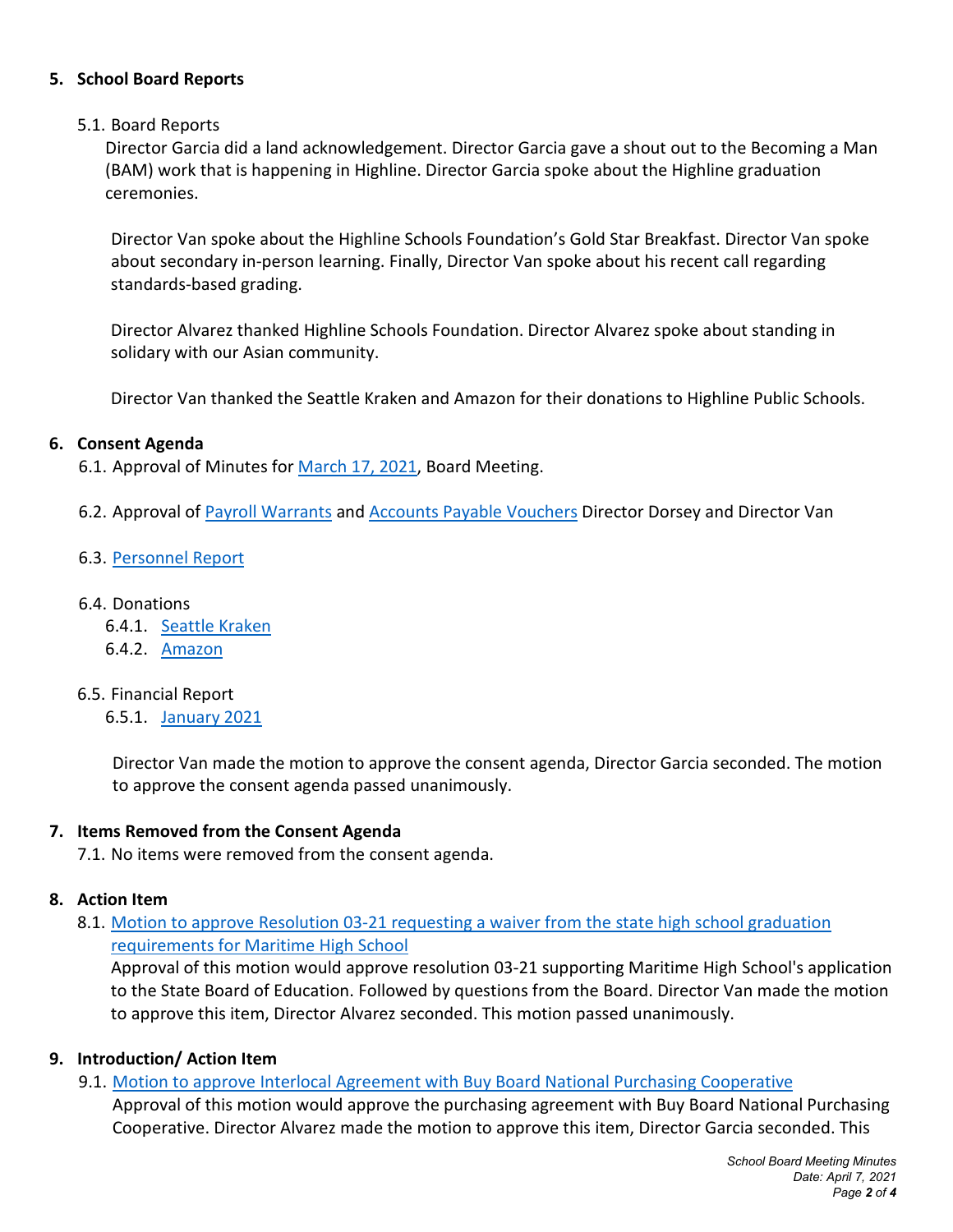motion passed unanimously.

9.2. Motion to approve [T-Mobile Agreement for Student Hot Spots](https://highlineschoolsorg.finalsite.com/fs/resource-manager/view/0876bd26-70bf-4c22-843b-7cd4c6f242ab)

Approval of this motion would approve the T-Mobile Agreement for Student Hot Spots for Distance Learning and Hybrid Instruction. Followed by questions from the Board. Director Alvarez made the motion to approve this item, Director Van seconded. This motion passed unanimously.

## 9.3. Motion to approve K-5<sup>th</sup> [Language Arts Instructional Materials Adoption](https://highlineschoolsorg.finalsite.com/fs/resource-manager/view/7021956b-f8ce-468c-91cb-21256a26dcae)

Approval of this motion would adopt the American Reading Company's Core as the adopted material for K-5<sup>th</sup> language arts. Director Alvarez made the motion to approve this item, Director Van seconded. This motion passed unanimously.

# 9.4. Motion to approve  $6<sup>th</sup>$ -12<sup>th</sup> [Language Arts Instructional Materials Adoption](https://highlineschoolsorg.finalsite.com/fs/resource-manager/view/fa79aa8d-c16a-496c-a2e4-01dd43f6139b)

Approval of this motion would adopt Inquiry by Design as the adopted material for  $6<sup>th</sup>$ -12<sup>th</sup> grade language arts. Director Alvarez made the motion to approve this item, Director Garcia seconded. This motion passed unanimously.

# 9.5. [Motion to approve Resolution 05-21 Reduced Educational Program](https://highlineschoolsorg.finalsite.com/fs/resource-manager/view/56683e3d-dd35-4386-8a9b-5dfe23de09a8)

Approval of this motion would authorize the superintendent to implement reduced educational programs for staff for the 2021-22 school year. Director Alvarez made the motion to approve this item, Director Van seconded. This motion passed unanimously.

# 9.6. [Motion to approve Resolution 06-21 Emergency Waiver of High School Graduation Requirements](https://highlineschoolsorg.finalsite.com/fs/resource-manager/view/7eddc1e5-a5bf-4645-92dc-eb2fe20dc804)

Approval of this motion would Board approve Resolution 06-21 Emergency Waiver of High School Graduation Requirements. Followed by questions from the Board. Director Alvarez made the motion to approve this item, Director Garcia seconded. This motion passed unanimously.

## 9.7. [Motion to approve Purchase and Sale Agreement for HiLine Lanes Bowling Alley](https://highlineschoolsorg.finalsite.com/fs/resource-manager/view/8949f81e-c32c-4262-b661-3c518a18791e)

Approval of this motion would approve a Purchase and Sale Agreement for HiLine Lanes Bowling Alley for \$4,500,000 plus broker's fee and buyer's portion of closing costs and transaction fees. Followed by comments from the board. Director Alvarez made the motion to approve this item, Director Van seconded. This motion passed unanimously.

## **10. Introduction Item**

- 10.1. [Motion to approve Interlocal agreement for partnership and cooperation between The Port of Seattle](https://highlineschoolsorg.finalsite.com/fs/resource-manager/view/01adaa31-102b-4942-8253-764d7796141e) Approval of this motion would approve the agreement with the Port of Seattle.
- 10.2. [Motion to approve Bill & Melinda Gates Foundation -](https://highlineschoolsorg.finalsite.com/fs/resource-manager/view/4b8934e9-ba2a-45e7-a2f0-b606e0c149cf) Highline Post Assessment Capacity Building [Grant](https://highlineschoolsorg.finalsite.com/fs/resource-manager/view/4b8934e9-ba2a-45e7-a2f0-b606e0c149cf)

Approval of this motion would approve the Gates grant.

10.3. [Motion to approve Interlocal agreement with](https://highlineschoolsorg.finalsite.com/fs/resource-manager/view/7050cac1-d7cc-4ec4-aaed-3318e280b358) OMNIA Partners

Approval of this motion would approve the intergovernmental cooperative purchasing agreement with OMNIA Partners.

10.4. [Motion to approve Interlocal agreement with Keystone Purchasing Network](https://highlineschoolsorg.finalsite.com/fs/resource-manager/view/9010e7ab-45c6-41de-890e-7bb5c131cc3b)

Approval of this motion would approve the intergovernmental cooperative purchasing agreement